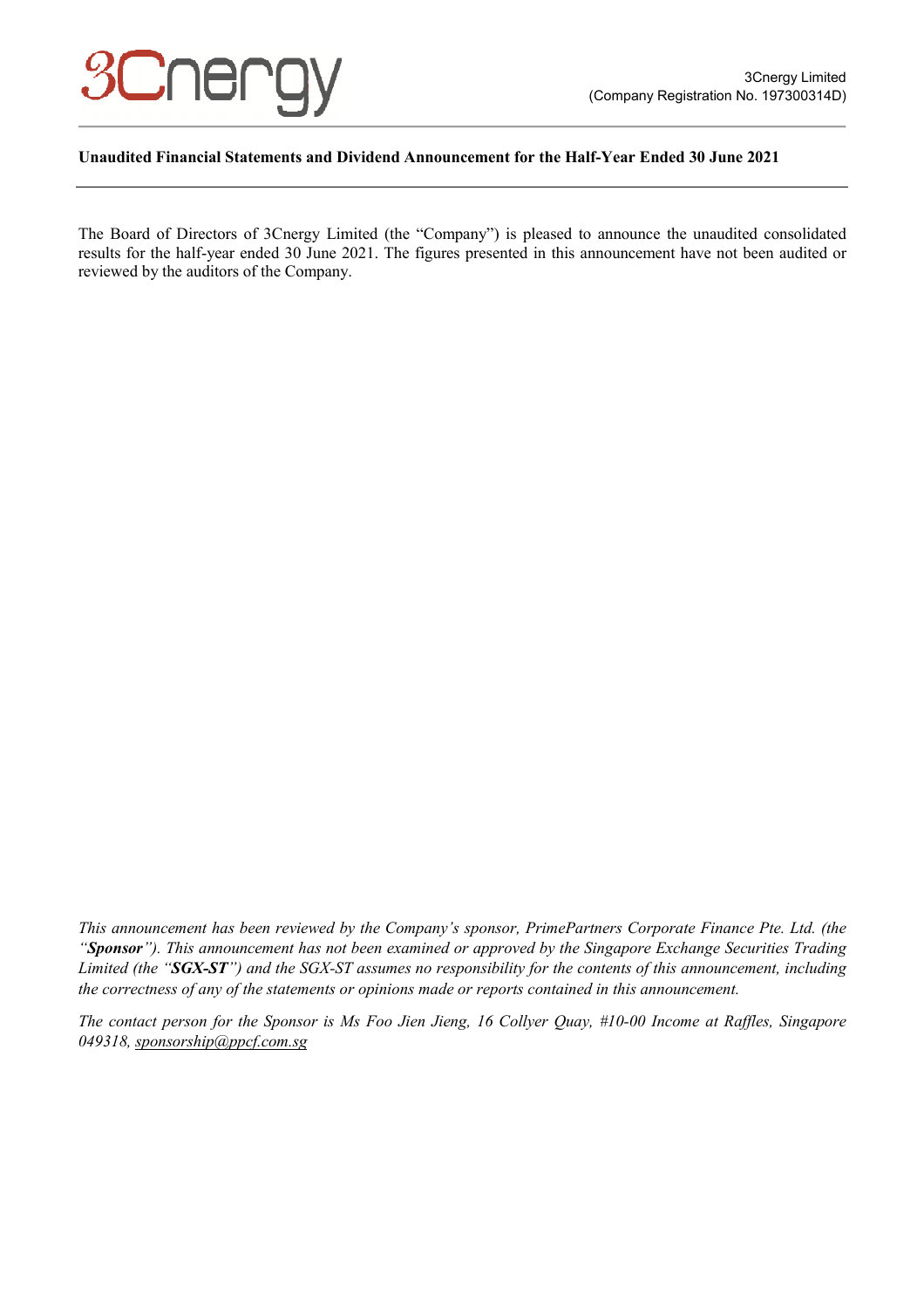# **3Cnergy**

# **Table of contents**

| A. Consolidated Statement of Profit or Loss and Other Comprehensive Income                                                                  |    |
|---------------------------------------------------------------------------------------------------------------------------------------------|----|
| <b>B.</b> Statements of Financial Position                                                                                                  | 2  |
| C. Consolidated Statement of Cash Flows                                                                                                     | 3  |
| D. Statements of Changes in Equity                                                                                                          | 4  |
| E. Selected Notes to the Half Year Financial Statements                                                                                     | 5. |
| F. Other Information required under the Listing Manual Section B: Rules of Catalist<br>of the Singapore Exchange Securities Trading Limited | 9  |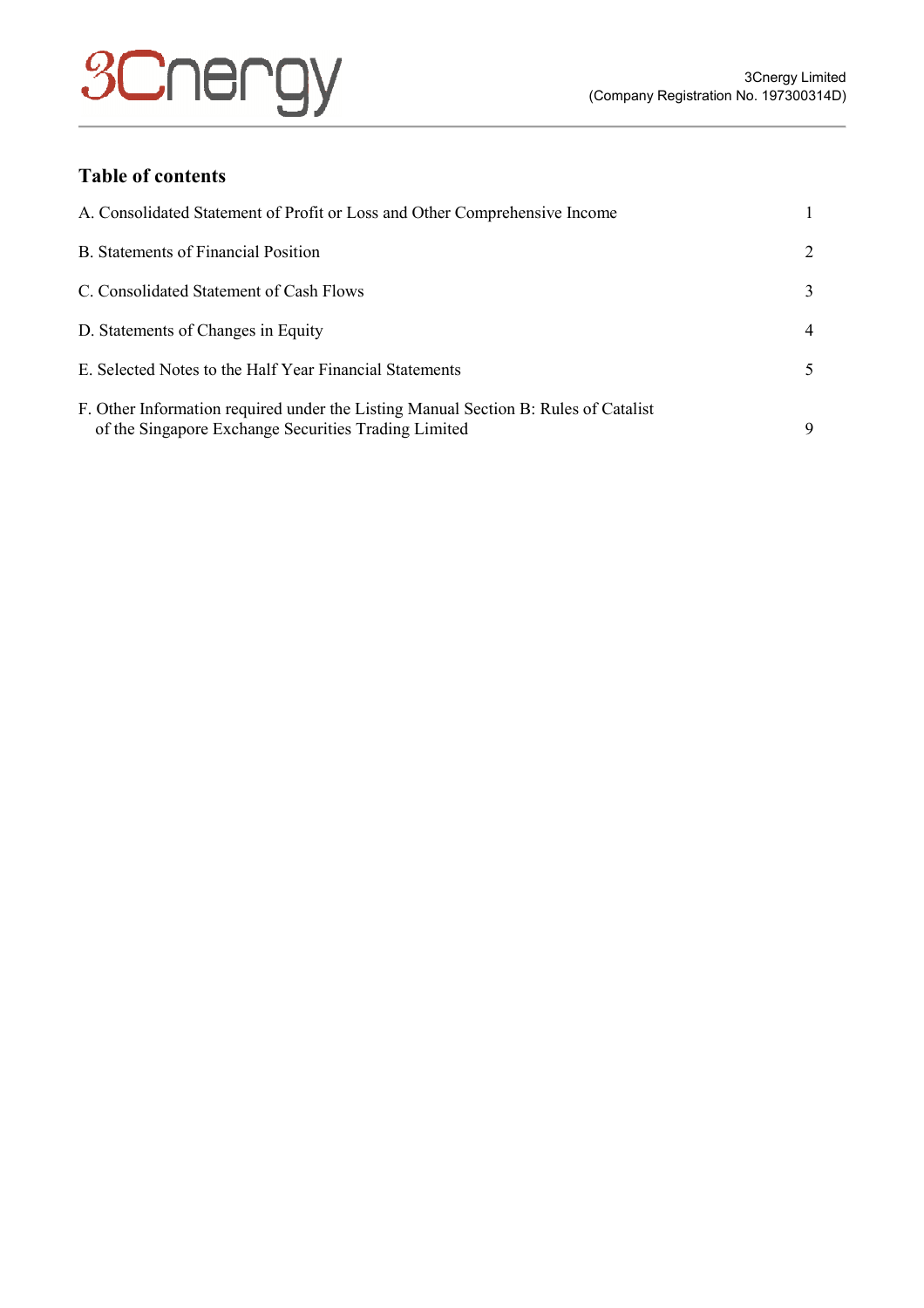

# **Consolidated Statement of Profit or Loss and Other Comprehensive Income for the Half Year Ended 30 June 2021**

|                                                                                                                                                                    |                | FOR THE 6 MONTHS ENDED |                  |               |
|--------------------------------------------------------------------------------------------------------------------------------------------------------------------|----------------|------------------------|------------------|---------------|
|                                                                                                                                                                    |                | (Unaudited)            | (Unaudited)      | Increase /    |
|                                                                                                                                                                    | <b>Note</b>    | 30 Jun 2021            | 30 Jun 2020      | (decrease)    |
|                                                                                                                                                                    |                | S\$'000                | S\$'000          | $\frac{9}{6}$ |
| Revenue                                                                                                                                                            |                | 76                     | 103              | $(26.2)\%$    |
| Cost of services rendered                                                                                                                                          |                | (46)                   | (75)             | $(38.7)\%$    |
| <b>Gross profit</b>                                                                                                                                                |                | 30                     | 28               | 7.1%          |
| Other operating income                                                                                                                                             | 5              | 20                     | 127              | $(84.3)\%$    |
| Sales and distribution expenses                                                                                                                                    |                |                        | (2)              | <b>N.M.</b>   |
| General and administrative expenses                                                                                                                                |                | (1, 267)               | (1, 367)         | (7.3)%        |
| Finance costs                                                                                                                                                      | 6              | (895)                  | (1,075)          | (16.7)%       |
| Loss before tax                                                                                                                                                    | $\overline{7}$ | (2, 112)               | (2, 289)         | (7.7)%        |
| Income tax expense                                                                                                                                                 | 8              |                        | (5)              | N.M.          |
| Loss for the period                                                                                                                                                |                | (2, 112)               | (2, 294)         | (7.9)%        |
| Other comprehensive (loss) income<br>Items that may be reclassified subsequently to profit & loss<br>- Exchange differences on translation of financial statements |                |                        |                  |               |
| of foreign subsidiaries                                                                                                                                            |                | (93)                   | (67)             | 38.8 %        |
| Other comprehensive loss for the period, net of tax                                                                                                                |                | (93)                   | (67)             | 38.8 %        |
| Total comprehensive loss for the period                                                                                                                            |                | (2, 205)               | (2, 361)         | (6.6)%        |
| Attributable to:                                                                                                                                                   |                |                        |                  |               |
| Ow ners of the Company                                                                                                                                             |                | (2, 112)               | (2, 294)         | (7.9)%        |
| Loss for the period                                                                                                                                                |                | (2, 112)               | (2, 294)         | (7.9)%        |
| Attributable to:                                                                                                                                                   |                |                        |                  |               |
| Ow ners of the Company                                                                                                                                             |                | (2, 205)               | (2,361)          | (6.6)%        |
| Total comprehensive (loss) income for the period                                                                                                                   |                | (2, 205)               | (2, 361)         | (6.6)%        |
| Loss per share attributable to the<br>owners of the Company (cents per share)<br>Basic                                                                             |                | (0.07)                 | (0.07)           | - %           |
| <b>Diluted</b>                                                                                                                                                     |                | (0.07)                 | (0.07)           | - %           |
| Loss per share (cents per share)                                                                                                                                   |                |                        |                  |               |
| Basic<br><b>Diluted</b>                                                                                                                                            |                | (0.07)<br>(0.07)       | (0.07)<br>(0.07) | - %<br>- %    |
|                                                                                                                                                                    |                |                        |                  |               |

*Notes: N.M. – Not meaningful*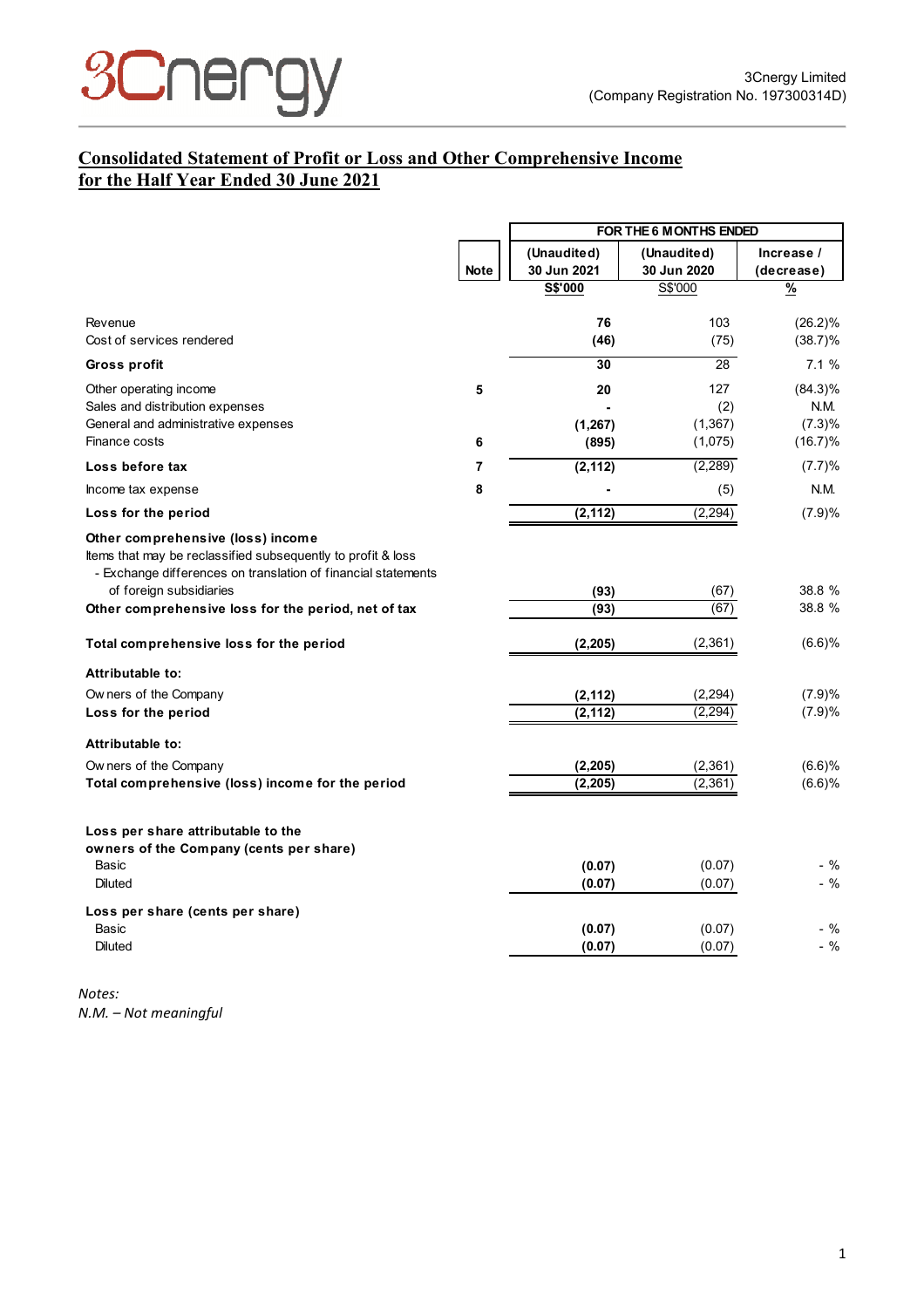

## **Statement of Financial Position As at 30 June 2021**

|                                                 |             |             | Group       |                | Company          |
|-------------------------------------------------|-------------|-------------|-------------|----------------|------------------|
|                                                 |             |             |             |                |                  |
|                                                 | <b>Note</b> | 30 Jun 2021 | 31 Dec 2020 | 30 Jun 2021    | 31 Dec 2020      |
|                                                 |             | S\$'000     | S\$'000     | <b>S\$'000</b> | S\$'000          |
| <b>Assets</b>                                   |             |             |             |                |                  |
| <b>Non-current assets</b>                       |             |             |             |                |                  |
| Property, plant and equipment                   |             | 17          | 20          | 4              | 5                |
| Land held for property development              |             | 84,754      | 86,273      |                |                  |
| Other intangible assets                         |             | 34          | 68          |                |                  |
| Investments in subsidiaries                     |             |             |             | 8,646          | 2,088            |
|                                                 |             | 84,805      | 86,361      | 8,650          | 2,093            |
| <b>Current assets</b>                           |             |             |             |                |                  |
| Trade receivables                               |             | 31          | 22          |                |                  |
| Other receivables and deposits                  |             | 118         | 128         | 1              | 1                |
| Prepayments                                     |             | 8           | 10          | 6              | 6                |
| Amount due from subsidiaries                    |             |             |             | 30,510         | 37,078           |
| Tax recoverable                                 |             | 4           | 3           |                |                  |
| Cash and cash equivalents                       |             | 1,617       | 2,071       | 614            | 784              |
| Pledged fixed deposit                           |             | 48          | 48          |                |                  |
|                                                 |             | 1,826       | 2,282       | 31,131         |                  |
| Total assets                                    |             | 86,631      | 88,643      | 39,781         | 37,869<br>39,962 |
|                                                 |             |             |             |                |                  |
| <b>Equity and liabilities</b>                   |             |             |             |                |                  |
| <b>Current liabilities</b>                      |             |             |             |                |                  |
| Trade payables                                  |             | 45          | 28          | 21             | 1                |
| Other payables and accruals                     |             | 3,554       | 2,591       | 186            | 237              |
| <b>Contract liabilities</b>                     |             | 489         | 443         |                |                  |
| Amount due to subsidiaries                      |             |             |             | 781            | 754              |
| Lease liabilities                               | 9           | 1           | 1           | 1              | 1                |
| Bank borrow ings                                | 9           | 17,798      | 18,117      |                |                  |
|                                                 |             | 21,887      | 21,180      | 989            | 993              |
| Non-current liabilities                         |             |             |             |                |                  |
| Lease liabilities                               | 9           | 3           | 4           | 3              | 4                |
| Bank borrow ings                                | 9           | 28,667      | 29,180      |                |                  |
| Deferred tax liabilities                        |             | 1           | 1           |                |                  |
|                                                 |             | 28,671      | 29,185      | 3              | 4                |
| <b>Total liabilities</b>                        |             | 50,558      | 50,365      | 992            | 997              |
| Net assets                                      |             | 36,073      | 38,278      | 38,789         | 38,965           |
| Equity attributable to<br>owners of the Company |             |             |             |                |                  |
| Share capital                                   |             | 143,292     | 143,292     | 177,822        | 177,822          |
| Accumulated losses and other reserves           |             | (107, 219)  | (105, 014)  | (139, 033)     | (138, 857)       |
| Net equity                                      |             | 36,073      | 38,278      | 38,789         | 38,965           |
|                                                 |             |             |             |                |                  |
| <b>Total equity and liabilities</b>             |             | 86,631      | 88,643      | 39,781         | 39,962           |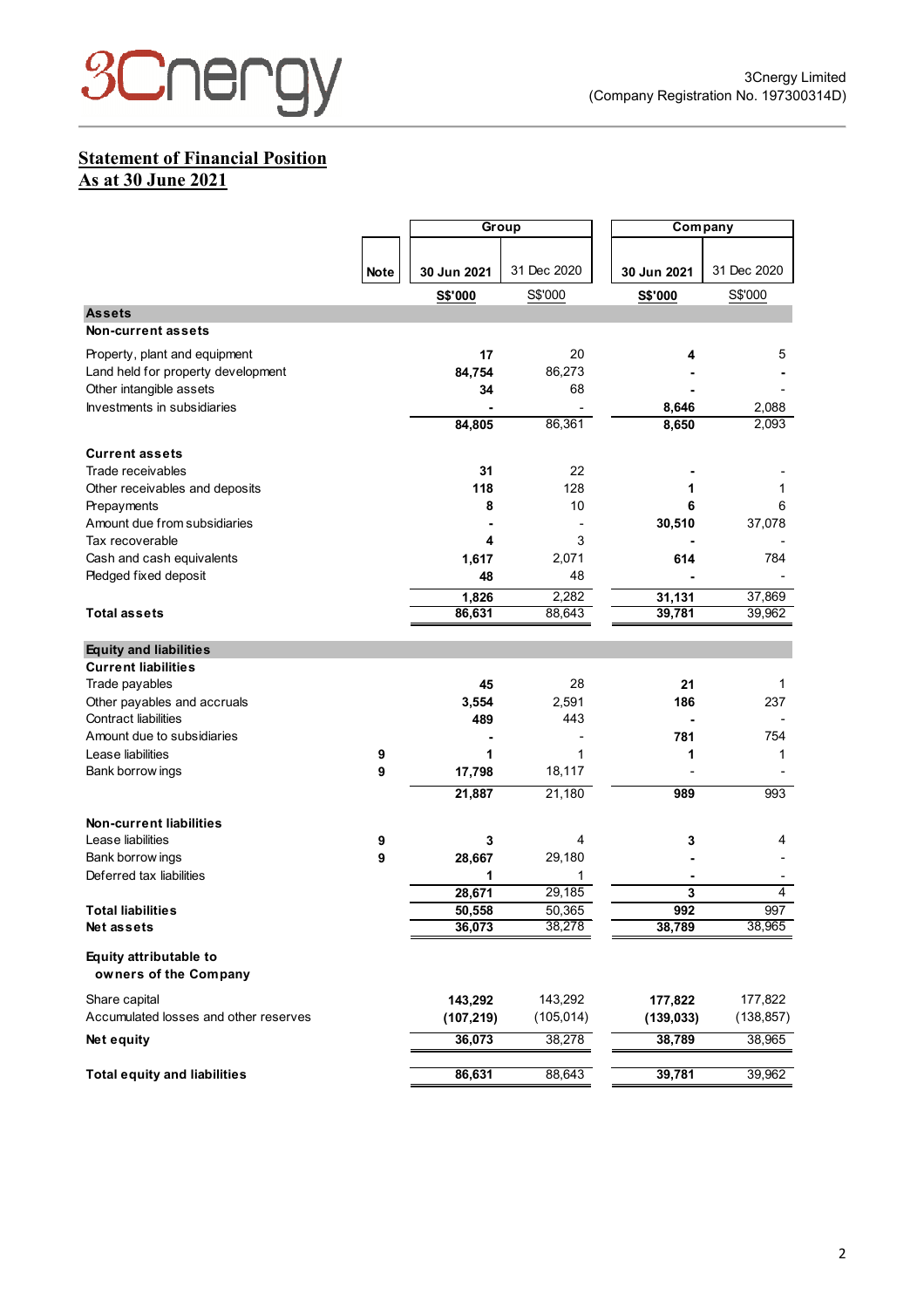

# **Consolidated Statement of Cash Flows for the Half Year Ended 30 June 2021**

|                                                        |                | Group       |             |
|--------------------------------------------------------|----------------|-------------|-------------|
|                                                        |                | (Unaudited) | (Unaudited) |
|                                                        | <b>Note</b>    | 30 Jun 2021 | 30 Jun 2020 |
|                                                        |                | S\$'000     | S\$'000     |
| Cash flows from operating activities                   |                |             |             |
| Loss before taxation                                   |                | (2, 112)    | (2,289)     |
| <b>Adjustments for:</b>                                |                |             |             |
| Depreciation of plant and equipment                    | $\overline{7}$ | 3           | 3           |
| Amortisation of other intangible assets                | 7              | 34          | 34          |
| Interest income                                        |                | (6)         | (14)        |
| Interest expense                                       | 6              | 895         | 1,075       |
| Unrealised exchange differences                        |                | 594         | 384         |
| Operating cash flows before changes in working capital |                | (592)       | (807)       |
| Decrease in receivables                                |                | 3           | 34          |
| Increase in contract liabilities                       |                | 45          | 12          |
| Decrease in payables                                   |                | (153)       | (204)       |
| Cash used in operations                                |                | (697)       | (965)       |
| Interest received                                      |                | 6           | 14          |
| Interest paid                                          |                | (761)       | (519)       |
| Income tax paid                                        |                | (1)         | (5)         |
| Net cash used in operating activities                  |                | (1, 453)    | (1, 475)    |
| Cash flows from financing activities                   |                |             |             |
| Proceeds from shareholders loan                        |                | 1,000       | 709         |
| Principal elements of lease payments                   |                | (1)         | (4)         |
| Repayment of bank borrow ings                          |                |             | (3,252)     |
| Net cash from / (used) in financing activities         |                | 999         | (2, 547)    |
| Net decrease in cash and cash equivalents              |                | (454)       | (4,022)     |
| Cash and cash equivalents at beginning of the period   |                | 2,071       | 5,689       |
| Cash and cash equivalents at end of the period         |                | 1,617       | 1,667       |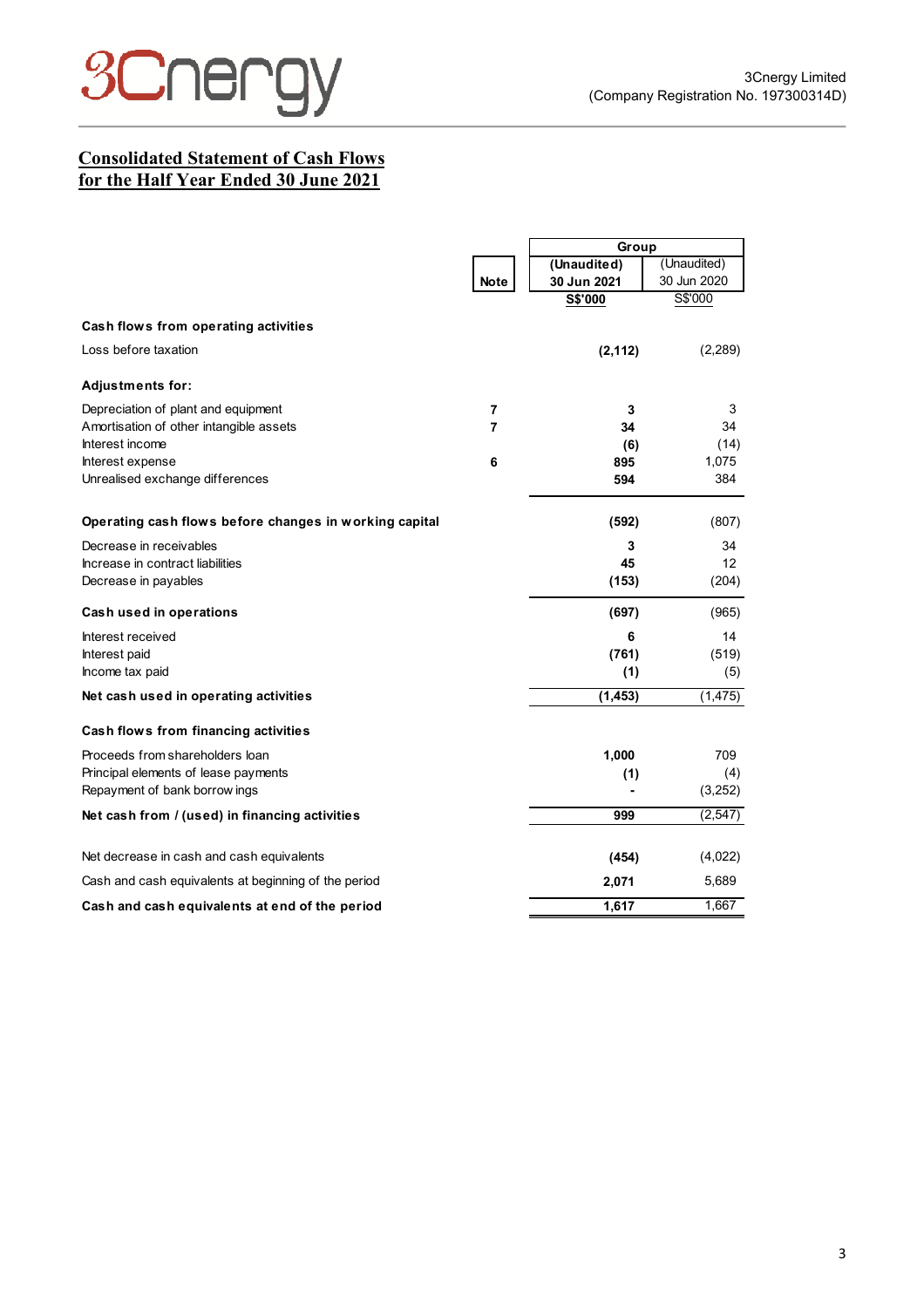

# **Statements of Changes in Equity for the Half Year Ended 30 June 2021**

|                                                     | Attributable to owners of the Company |                        |                       |                 |  |
|-----------------------------------------------------|---------------------------------------|------------------------|-----------------------|-----------------|--|
|                                                     | Share<br>capital                      | Translation<br>reserve | Accumulated<br>losses | Total<br>equity |  |
|                                                     | \$'000                                | \$'000                 | \$'000                | \$'000          |  |
| Group                                               |                                       |                        |                       |                 |  |
| Balance at 1 January 2020                           | 143,292                               | (158)                  | (97, 794)             | 45,340          |  |
| Loss for the period                                 |                                       |                        | (2, 294)              | (2, 294)        |  |
| Other comprehensive loss for the period, net of tax |                                       | (67)                   |                       | (67)            |  |
| Total comprehensive loss for the period             |                                       | (67)                   | (2, 294)              | (2,361)         |  |
| Balance at 30 June 2020                             | 143,292                               | (225)                  | (100, 088)            | 42,979          |  |
| Balance at 1 January 2021                           | 143,292                               | (176)                  | (104, 838)            | 38,278          |  |
| Loss for the period                                 |                                       |                        | (2, 112)              | (2, 112)        |  |
| Other comprehensive loss for the period, net of tax |                                       | (93)                   |                       | (93)            |  |
| Total comprehensive loss for the period             |                                       | (93)                   | (2, 112)              | (2,205)         |  |
| Balance at 30 June 2021                             | 143,292                               | (269)                  | (106, 950)            | 36,073          |  |

|                                                                             | Attributable to owners of the Company |                        |                       |                 |  |
|-----------------------------------------------------------------------------|---------------------------------------|------------------------|-----------------------|-----------------|--|
|                                                                             | Share<br>capital                      | Translation<br>reserve | Accumulated<br>losses | Total<br>equity |  |
| Company                                                                     | \$'000                                | \$'000                 | \$'000                | \$'000          |  |
| Balance at 1 January 2020<br>Loss for the period representing               | 177,822                               |                        | (131, 893)            | 45,929          |  |
| Total comprehensive loss for the period                                     |                                       |                        | (253)                 | (253)           |  |
| Balance at 30 June 2020                                                     | 177,822                               |                        | (132, 146)            | 45,676          |  |
| Balance at 1 January 2021                                                   | 177,822                               |                        | (138, 857)            | 38,965          |  |
| Loss for the period representing<br>Total comprehensive loss for the period |                                       | -                      | (176)                 | (176)           |  |
| Balance at 30 June 2021                                                     | 177.822                               |                        | (139, 033)            | 38,789          |  |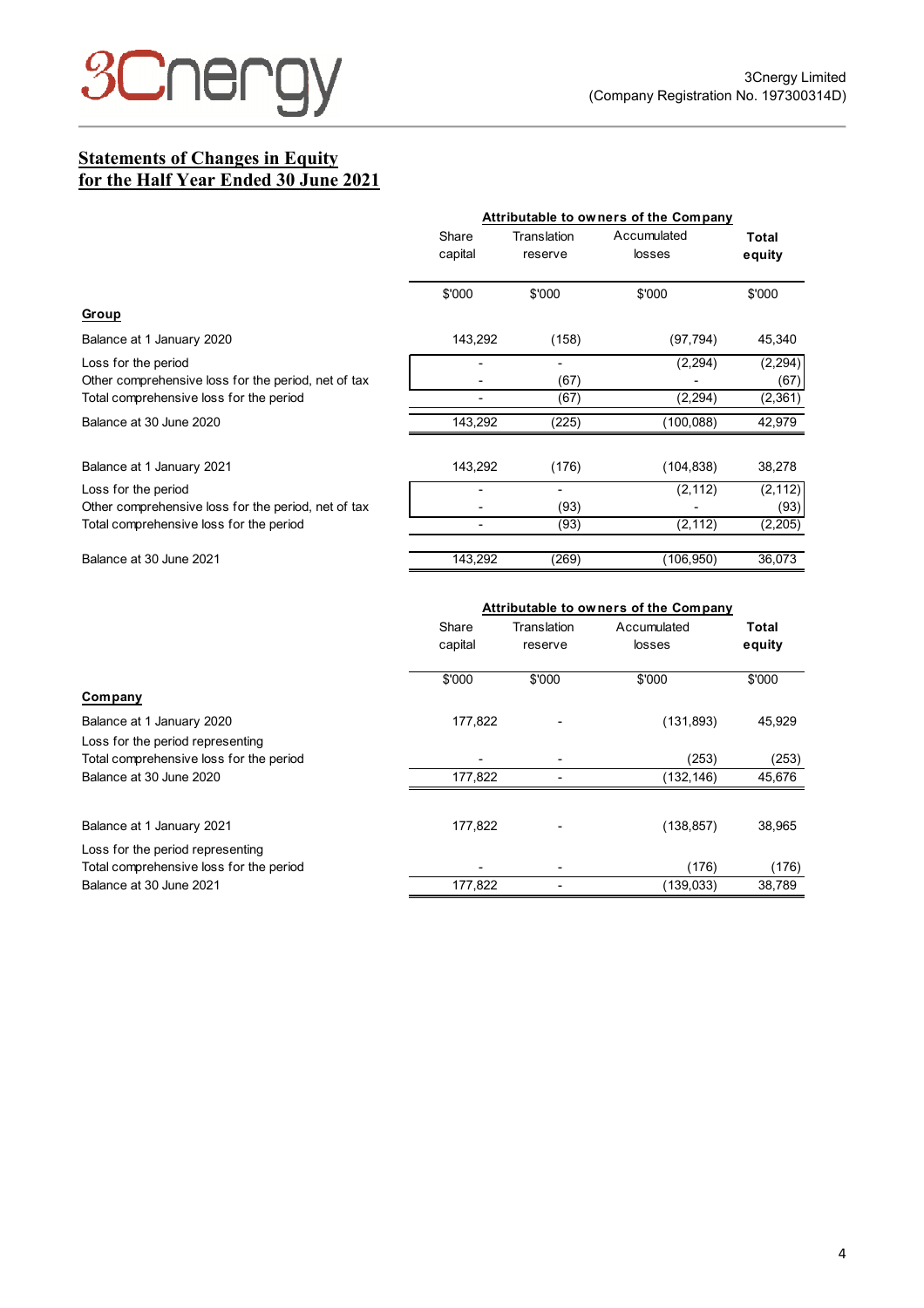## **Selected Notes to the Half Year Financial Statements**

#### **1. Corporate information**

3Cnergy Limited (the Company) is incorporated in the Republic of Singapore. The registered office and principal place of business of the Company is located at 380 Jalan Besar, #16-01 Arc 380, Singapore 209000.

These condensed half year financial statements as at and for the six months ended 30 June 2021 comprise the Company and its subsidiaries (collectively, the Group).

The principal activity of the Company is that of investment holding. The principal activities of its significant subsidiaries relate to property development, architectural design, project financial feasibility assessment, engineering expertise and construction management services

#### **2. Basis of preparation**

The condensed half year financial statements for the six months ended 30 June 2021 have been prepared in accordance with Singapore Financial Reporting Standards (International) ("SFRS(I)") 1-34 *Interim Financial Reporting* issued by the Accounting Standards Council Singapore. The condensed half year financial statements do not include all the information required for a complete set of financial statements. However, selected explanatory notes are included to explain events and transactions that are significant to an understanding of the changes in the Group's financial position and the performance of the Group since the last annual financial statements for the year ended 31 December 2020.

The accounting policies adopted are consistent with those of the previous financial year which were prepared in accordance with SFRS(I)s, except for the adoption of new and amended standards as set out in Note 2.1.

The condensed half year financial statements are presented in Singapore dollar which is the Company's functional currency.

#### **2.1 New and amended standards adopted by the Group**

A number of amendments to accounting standards relevant to its operations have become applicable for the current reporting period. The Group did not have to change its accounting policies or make retrospective adjustments as a result of adopting those standards.

#### **2.2 Use of estimates and judgements**

In preparing the condensed half year financial statements, management has made judgements, estimates and assumptions that affect the application of accounting policies and the reported amounts of assets and liabilities, income and expense. Actual results may differ from these estimates.

The significant judgements made by management in applying the Group's accounting policies and the key sources of estimation uncertainty were the same as those that applied to the consolidated financial statements as at and for the year ended 31 December 2020.

Estimates and underlying assumptions are reviewed on an ongoing basis. Revisions to accounting estimates are recognised in the period in which the estimates are revised and in any future periods affected.

In the process of applying the Group's accounting policies, management is of the opinion that any instances of application of judgements are not expected to have significant effect on the amounts recognised in the financial statements.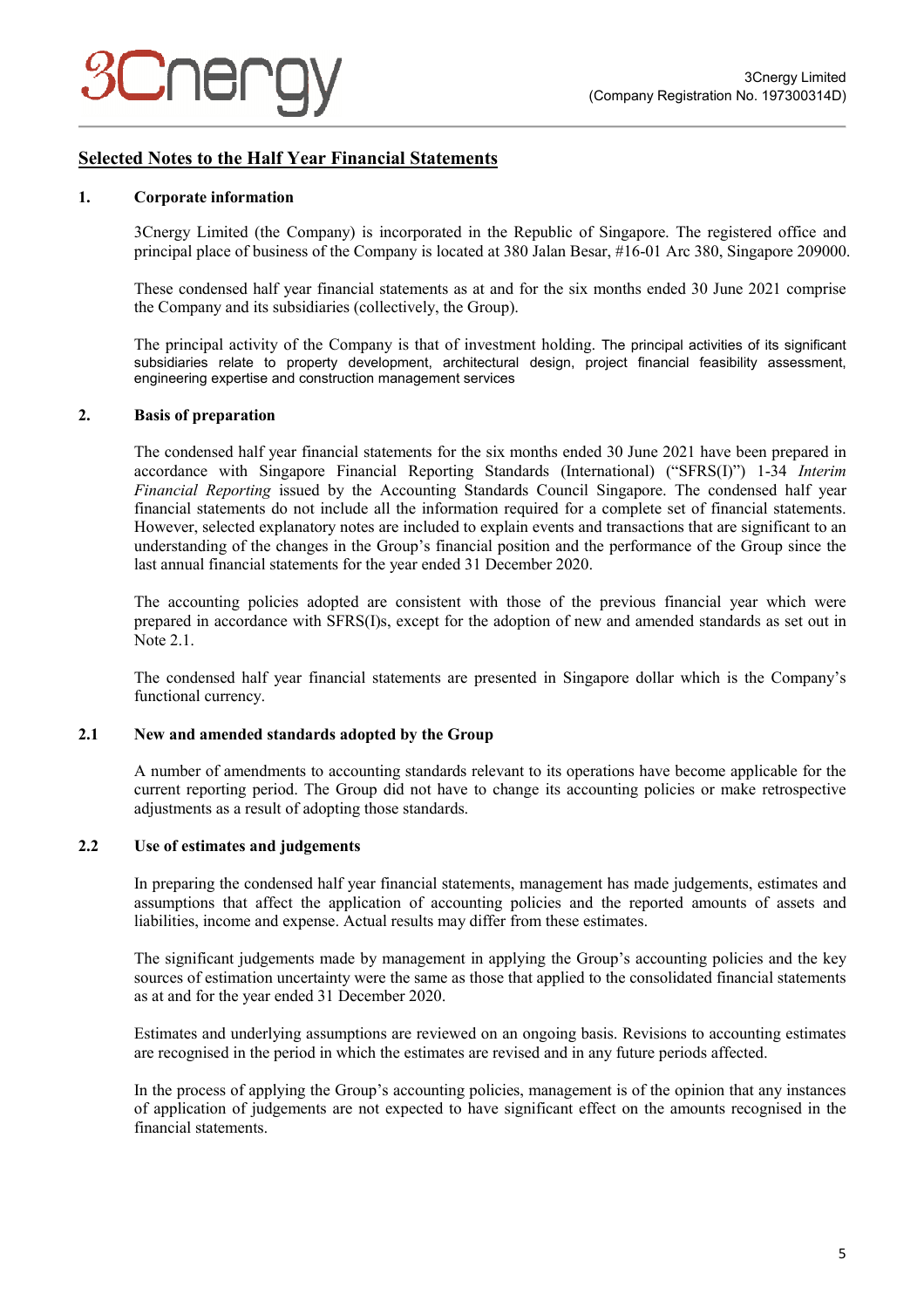

Information about assumptions and estimation uncertainties that have a significant risk of resulting in a material adjustment to the carrying amounts of assets and liabilities within the next half year period are discussed below:

#### Recoverable amount of land held for property development

The recoverable amount of land held for property development is determined based on fair value less costs of disposal.

In determining fair value less costs of disposal, it requires the application of significant judgement and estimate in determining the appropriate valuation methodology to be used, use of subjective assumptions and various unobservable inputs. It is underpinned by several assumptions which include price per square metre of market comparable used, adjusted for the timing, location, tenure, category of land use, plot ratio, size and others.

#### **3 Seasonal operations**

The Group's businesses are not affected significantly by seasonal or cyclical factors during the financial period.

#### **4 Segment and revenue information**

The Company considers that the entire Group's operations constitute a single business segment, which is real estate and property development consultancy and two geographical segments which are Singapore and Malaysia. Accordingly, no business segment information is presented.

|           | Revenue from external<br>customers (unaudited)<br>6 months ended 30 Jun |         | <b>Non-current assets</b><br>(unaudited)<br>6 months ended 30 Jun |         |
|-----------|-------------------------------------------------------------------------|---------|-------------------------------------------------------------------|---------|
|           | 2021                                                                    | 2020    |                                                                   | 2020    |
|           | <b>S\$'000</b>                                                          | S\$'000 | <b>S\$'000</b>                                                    | S\$'000 |
| Singapore | 32                                                                      | 20      | 4                                                                 | 6       |
| Malaysia  | 44                                                                      | 83      | 84,801                                                            | 89,176  |
|           | 76                                                                      | 103     | 84,805                                                            | 89,182  |

#### **5 Other operating income**

|                      | FOR THE 6 MONTHS ENDED     |                            |                          |  |
|----------------------|----------------------------|----------------------------|--------------------------|--|
|                      | (Unaudited)<br>30 Jun 2021 | (Unaudited)<br>30 Jun 2020 | Increase /<br>(decrease) |  |
|                      | S\$'000                    | S\$'000                    | $\frac{9}{6}$            |  |
| Interest income      | 6                          | 14                         | $(57.1)\%$               |  |
| Miscellaneous income | 14                         | 113                        | $(87.6)\%$               |  |
|                      | 20                         | 127                        | $(84.3)\%$               |  |

Notes: N.M. – Not meaningful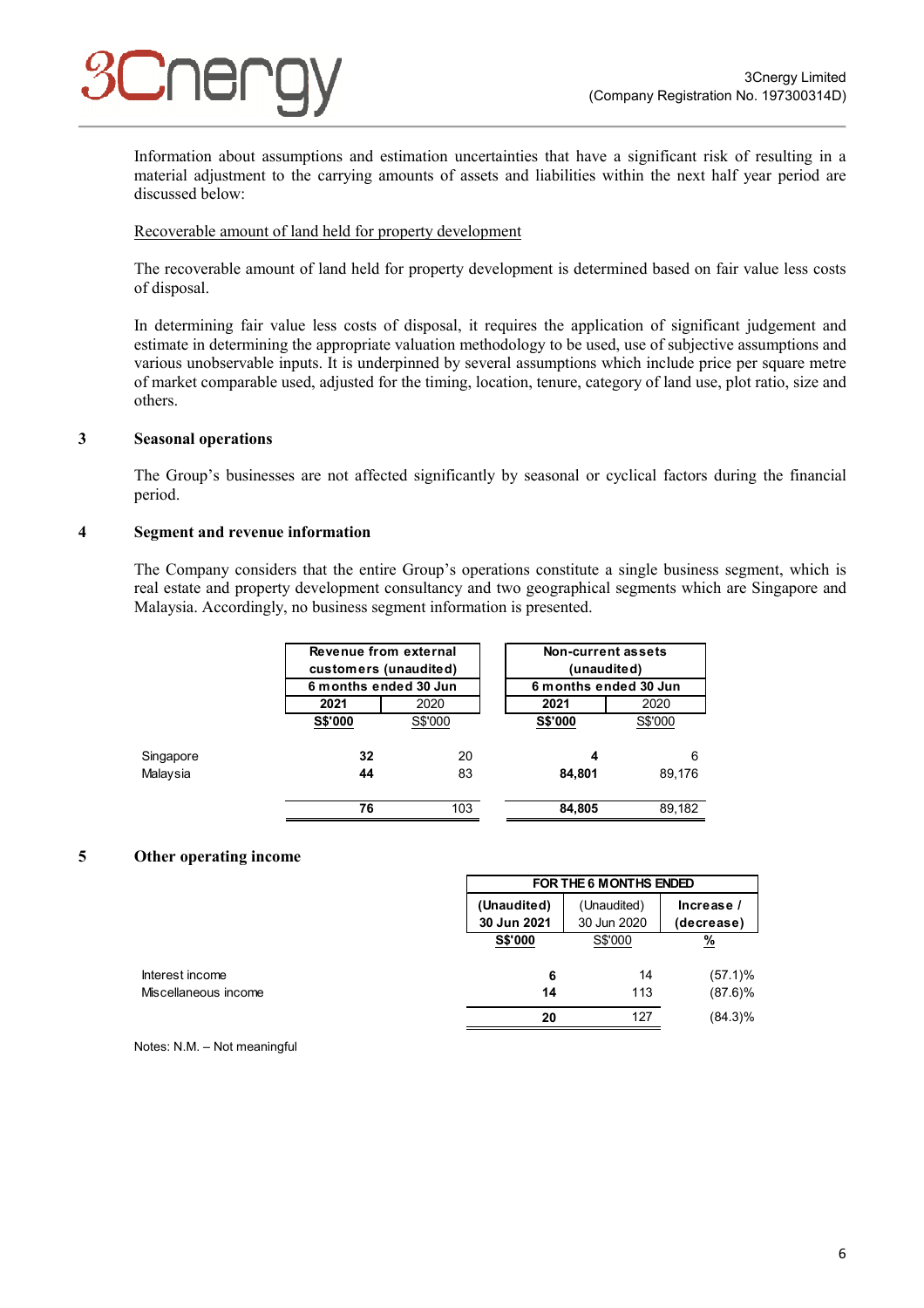# **3Cner**

### **6 Finance costs comprised the following:**

|                            | FOR THE 6 MONTHS ENDED     |                          |  |  |
|----------------------------|----------------------------|--------------------------|--|--|
| (Unaudited)<br>30 Jun 2021 | (Unaudited)<br>30 Jun 2020 | Increase /<br>(decrease) |  |  |
| <b>S\$'000</b>             | S\$'000                    | %                        |  |  |
| ۰.                         |                            | N.M.                     |  |  |
| 895                        | 1.074                      | $(16.7)\%$               |  |  |
| 895                        | 1.075                      | (16.7)%                  |  |  |

### **7 Loss before tax is stated after charging the following:**

|                                                                                        |             | FOR THE 6 MONTHS ENDED |                  |  |  |
|----------------------------------------------------------------------------------------|-------------|------------------------|------------------|--|--|
|                                                                                        | (Unaudited) | (Unaudited)            | Increase /       |  |  |
|                                                                                        | 30 Jun 2021 | 30 Jun 2020            | (decrease)       |  |  |
|                                                                                        | S\$'000     | S\$'000                | %                |  |  |
| After charging:                                                                        |             |                        |                  |  |  |
| Staff costs (including directors' remuneration)<br>Depreciation of plant and equipment | 113<br>3    | 138<br>3               | (18.1)%<br>$-$ % |  |  |
| Amortisation of other intangible assets                                                | 34          | 34                     | $-$ %            |  |  |
| Directors fees                                                                         | 28          | 28                     | $-$ %            |  |  |
| Rental of premises                                                                     | 1           | 18                     | (94.4)%          |  |  |
| Net foreign exchange loss                                                              | 560         | 441                    | 27.0 %           |  |  |
| Professional fees                                                                      | 4           | 64                     | (93.8)%          |  |  |

### **8 Income tax comprised the following:**

|                            |                            | FOR THE 6 M ONTHS ENDED                                |          |  |  |  |
|----------------------------|----------------------------|--------------------------------------------------------|----------|--|--|--|
|                            | (Unaudited)<br>30 Jun 2021 | (Unaudited)<br>Increase /<br>30 Jun 2020<br>(decrease) |          |  |  |  |
|                            | <b>S\$'000</b>             | S\$'000                                                | <u>%</u> |  |  |  |
| Current Income tax expense |                            | 5                                                      | N.M.     |  |  |  |
| Deferred tax expense       |                            |                                                        | N.M.     |  |  |  |
|                            | -                          | 5                                                      | N.M.     |  |  |  |

Notes: N.M. – Not meaningful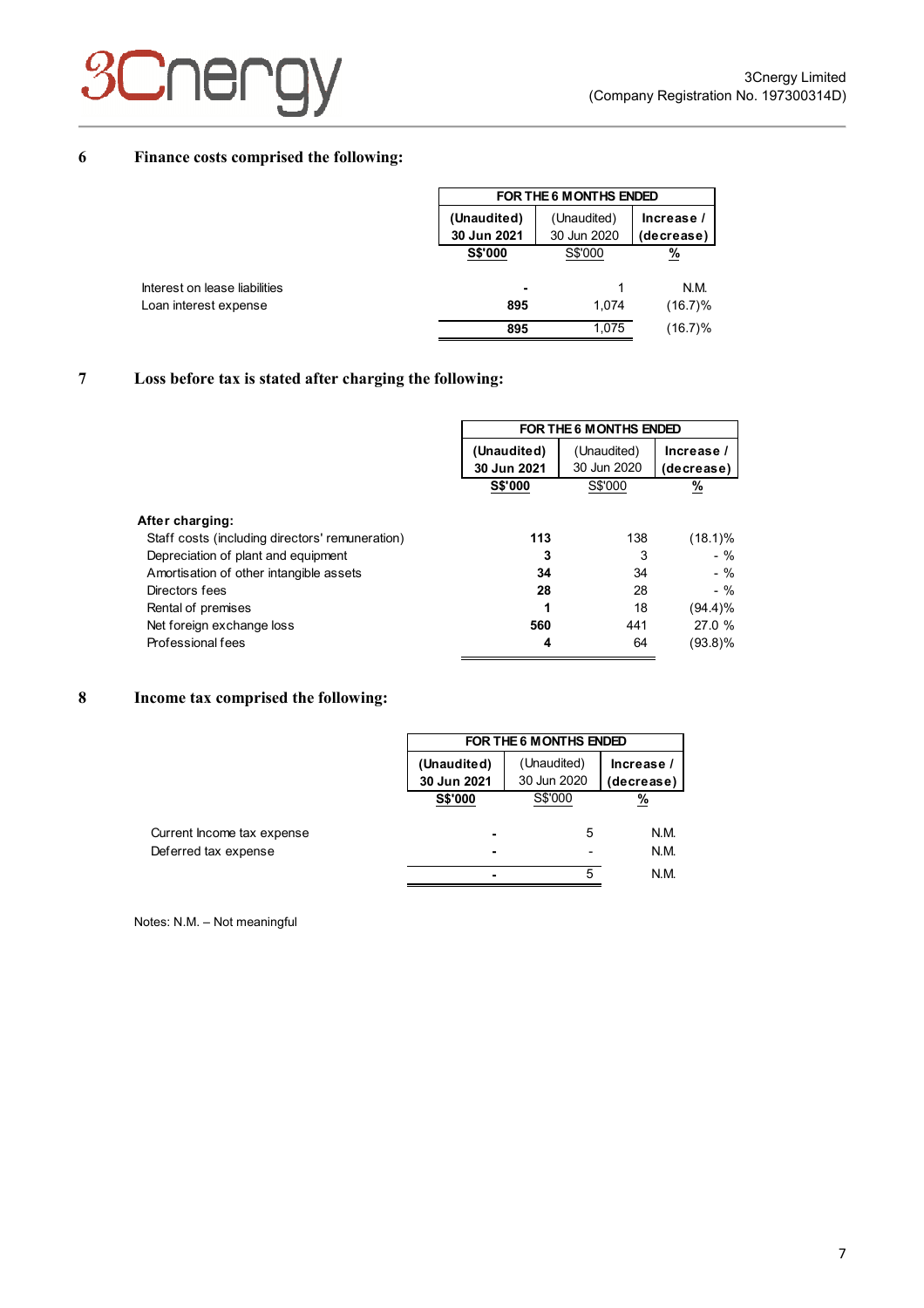

#### **9. Borrowings**

#### **Principal amount repayable in one year or less, or on demand**

|                | As at 30 Jun 2021        | As at 31 Dec 2020    |         |
|----------------|--------------------------|----------------------|---------|
| <b>Secured</b> | <b>Unsecured</b>         | Secured<br>Unsecured |         |
| <b>S\$'000</b> | <b>S\$'000</b>           | S\$'000              | S\$'000 |
| 17.799         | $\overline{\phantom{0}}$ | 18.118               |         |
|                |                          |                      |         |

#### **Principal amount repayable after one year**

| As at 30 Jun 2021 |                  | As at 31 Dec 2020 |           |  |
|-------------------|------------------|-------------------|-----------|--|
| <b>Secured</b>    | <b>Unsecured</b> | Secured           | Unsecured |  |
| <b>S\$'000</b>    | <b>S\$'000</b>   | S\$'000           | S\$'000   |  |
| 28.670            | -                | 29.184            |           |  |
|                   |                  |                   |           |  |

The Group's borrowings mainly consist of bank borrowings and lease liabilities.

The bank borrowings are solely attributable to the term loans and revolving facilities recorded in 3C Marina Park Sdn. Bhd. ("3C Marina") which owns the legal and beneficial title to several parcels of undeveloped lands in Puteri Harbour, Johor Bahru, Malaysia (the "CN Lands").

3C Marina has a non-current term loan facilities of RM89 million (S\$28.67 million) from Public Bank Berhad ("PBB"). These term loans are secured by a charge over the CN Lands and a general debenture that created a fixed and floating charge over the assets of 3C Marina. The short term bank borrowings of RM55 million (S\$17.80 million) which is also under 3C Marina comprises several revolving facilities from PBB. The revolving credit facilities are secured by a charge over the CN Lands and a second general debenture that created a fixed and floating charge over the assets of 3C Marina.

The lease liabilities related to office equipment leasing for the Group's operations. The lease for the office equipment is payable in 60 monthly installments with effect from April 2019.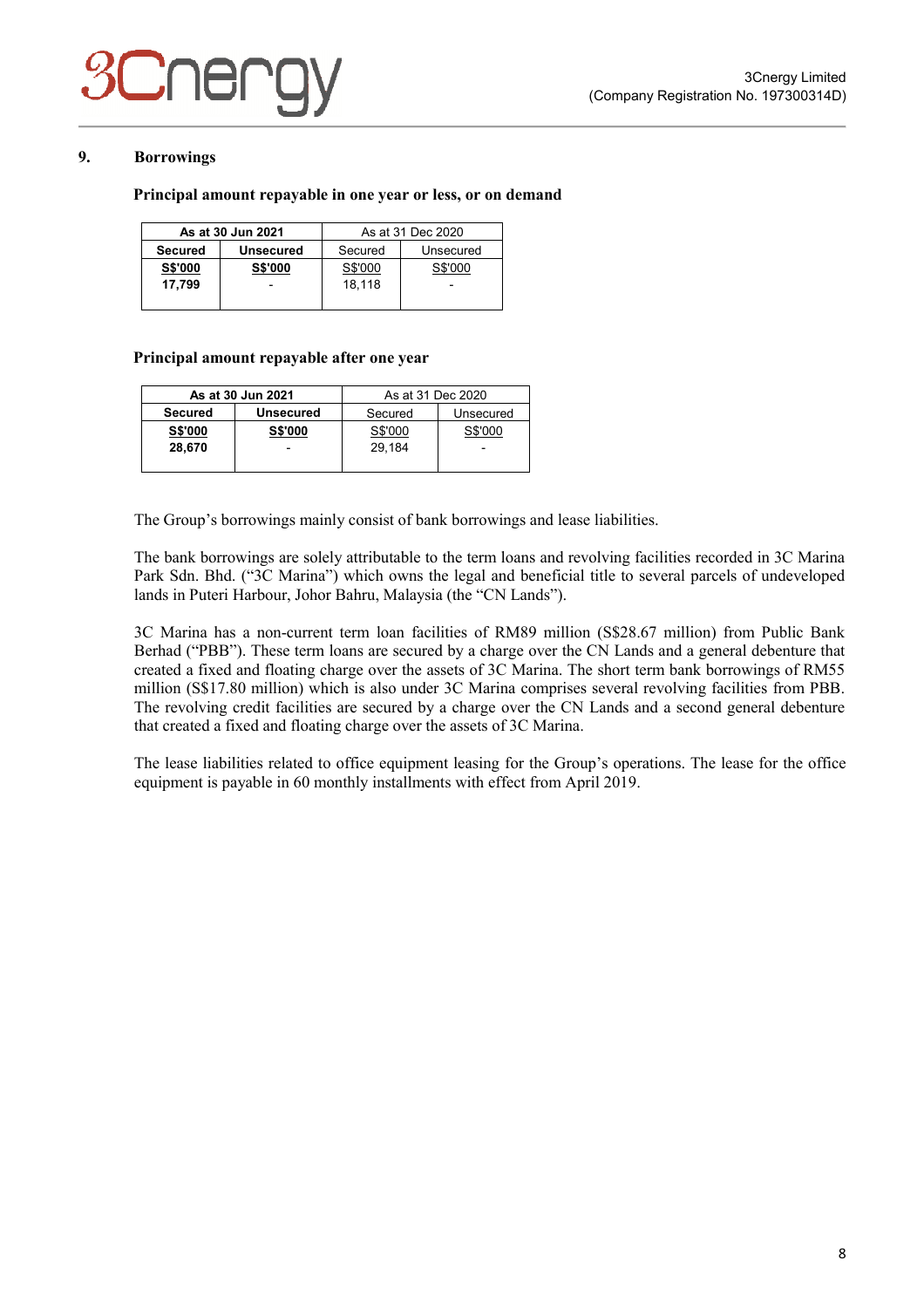

### **Other Information required under Listing Manual**

**1(a)(i) Details of any changes in the company's share capital arising from rights issue, bonus issue, share buybacks, exercise of share options or warrants, conversion of other issues of equity securities, issue of shares for cash or as consideration for acquisition or for any other purpose since the end of the previous period reported on. State the number of shares that may be issued on conversion of all the outstanding convertibles, if any, against the total number of issued shares excluding treasury shares and subsidiary holdings of the issuer, as at the end of the current financial period reported on and as at the end of the corresponding period of the immediately preceding financial year. State also the number of shares held as treasury shares and the number of subsidiary holdings, if any, and the percentage of the aggregate number of treasury shares and subsidiary holdings held against the total number of shares outstanding in a class that is listed as at the end of the current financial period reported on and as at the end of the corresponding period of the immediately preceding financial year.**

#### **(A) Share Capital**

There has been no change in the Company's total number of issued shares of 3,067,053,978 and share capital for the six-month period ended 30 June 2021.

#### **(B) Convertibles and treasury shares**

There were no outstanding convertibles, treasury shares and subsidiary holdings held or issued as at 30 June 2020 and 30 June 2021.

#### **1(a)(ii) To show the total number of issued shares excluding treasury shares as at the end of the current financial period and as at the end of the immediately preceding year.**

|                                           | Company             |                    |  |
|-------------------------------------------|---------------------|--------------------|--|
|                                           | As at $30$ -June-21 | As at $31$ -Dec-20 |  |
| Total number of issued shares (excluding) |                     |                    |  |

The Company has no treasury shares as at 30 June 2020, 31 December 2020 and 30 June 2021.

treasury shares) 3,067,053,978 3,067,053,978 3,067,053,978

#### **1(a)(iii) A statement showing all sales, transfers, cancellation and/or use of treasury shares as at the end of the current financial period reported on.**

Not applicable. The Company did not have any treasury shares during and as at the end of the current financial period reported on.

#### **1(a)(iv) A statement showing all sales, transfers, cancellation and/or use of subsidiary holdings as at the end of the current financial period reported on.**

Not applicable. The Company did not have any subsidiary holdings during and as at the end of the current financial period reported on.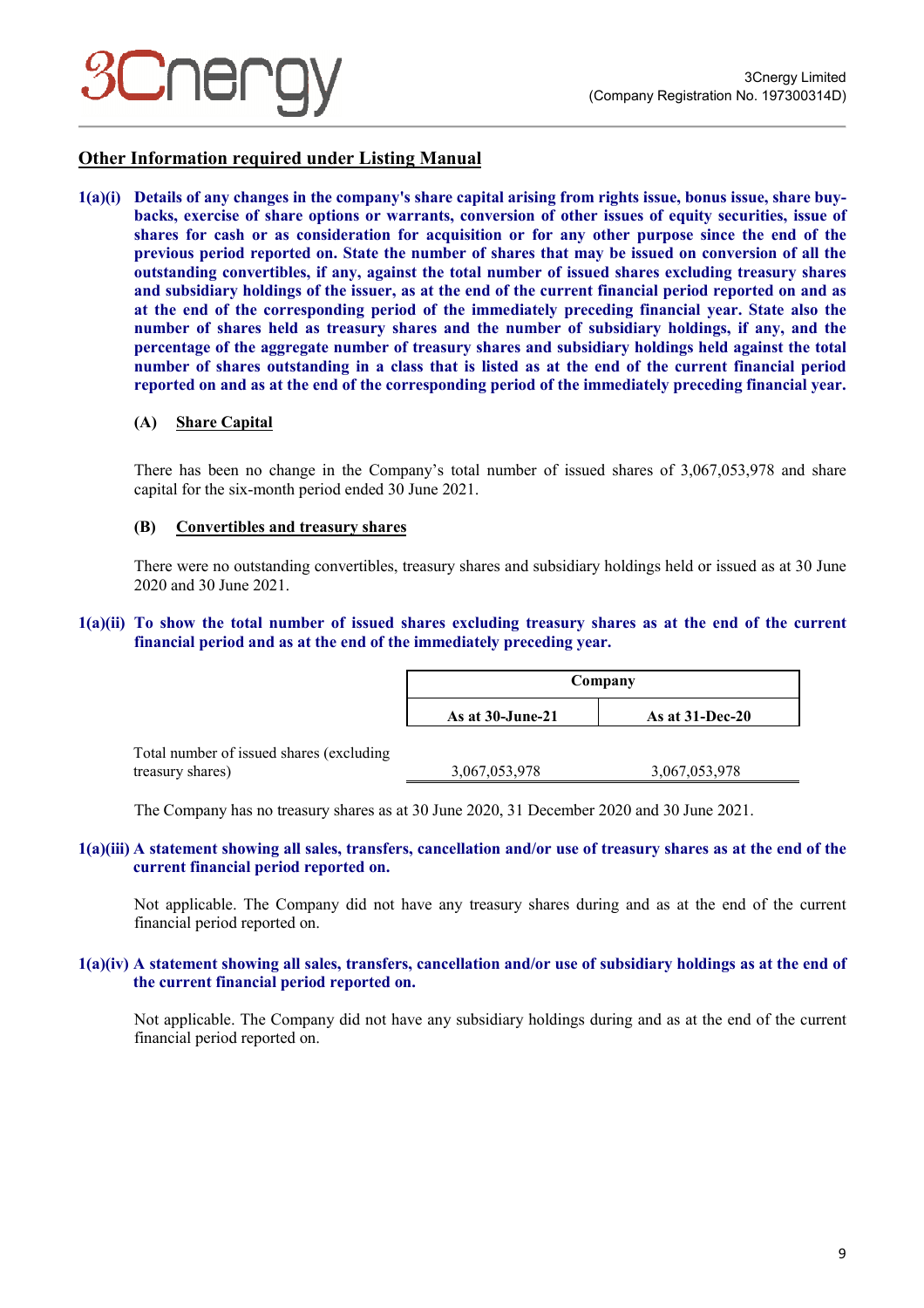

**2. Whether the figures have been audited, or reviewed and in accordance with which auditing standard or practice.** 

The figures have not been audited or reviewed by the Company's auditor.

**3. Where the figures have been audited or reviewed, the auditors' report (including any qualifications or emphasis of matter).** 

Not applicable.

- **3A. Where the latest financial statements are subject to an adverse opinion, qualified opinion or disclaimer of opinion.** 
	- **(a) Updates on the efforts taken to resolve each outstanding audit issues.**
	- **(b) Confirmation from the Board that the impact of all outstanding audit issues on the financial statements have been adequately disclosed.**

**This is not required for any audit issue that is a material uncertainty relating to going concern.** 

Not applicable.

The Company is mandatorily required pursuant to the requirements of the Singapore Exchange Securities Trading Limited ("SGX-ST") to commence quarterly reporting of its financial statements with effect from 7 February 2020 in view of the material uncertainty relating to going concern issued by the Company's statutory auditor in its annual report for the financial year ended 31 December 2019. A grace period of one year has been extended to the Company by the SGX-ST. For the avoidance of doubt, the Company is required to commence reporting its quarterly financial statements from the third quarter period from 1 July 2021 to 30 September 2021 by 14 November 2021.

#### **4. Earnings per ordinary share of the group for the current period reported on and the corresponding period of the immediately preceding financial year, after deducting any provision for preference dividends.**

|                                                                                      | Group         |               |
|--------------------------------------------------------------------------------------|---------------|---------------|
|                                                                                      | (Unaudited)   | (Unaudited)   |
|                                                                                      | 30-Jun-21     | 30-Jun-20     |
| Loss per share (in cents):-                                                          |               |               |
| (a) Basic loss based on the weighted average number of<br>ordinary shares on issue   | (0.07)        | (0.07)        |
| (b) On fully diluted basis                                                           | (0.07)        | (0.07)        |
| Weighted average number of shares used in computation of<br>basic earnings per share | 3,067,053,978 | 3,067,053,978 |

Basic loss per ordinary share is computed by dividing the net loss attributable to the equity holders in each financial period by the weighted average number of ordinary shares in issue during the respective financial period.

The Group has no dilution in its earnings per share as at 30 June 2021 and 30 June 2020.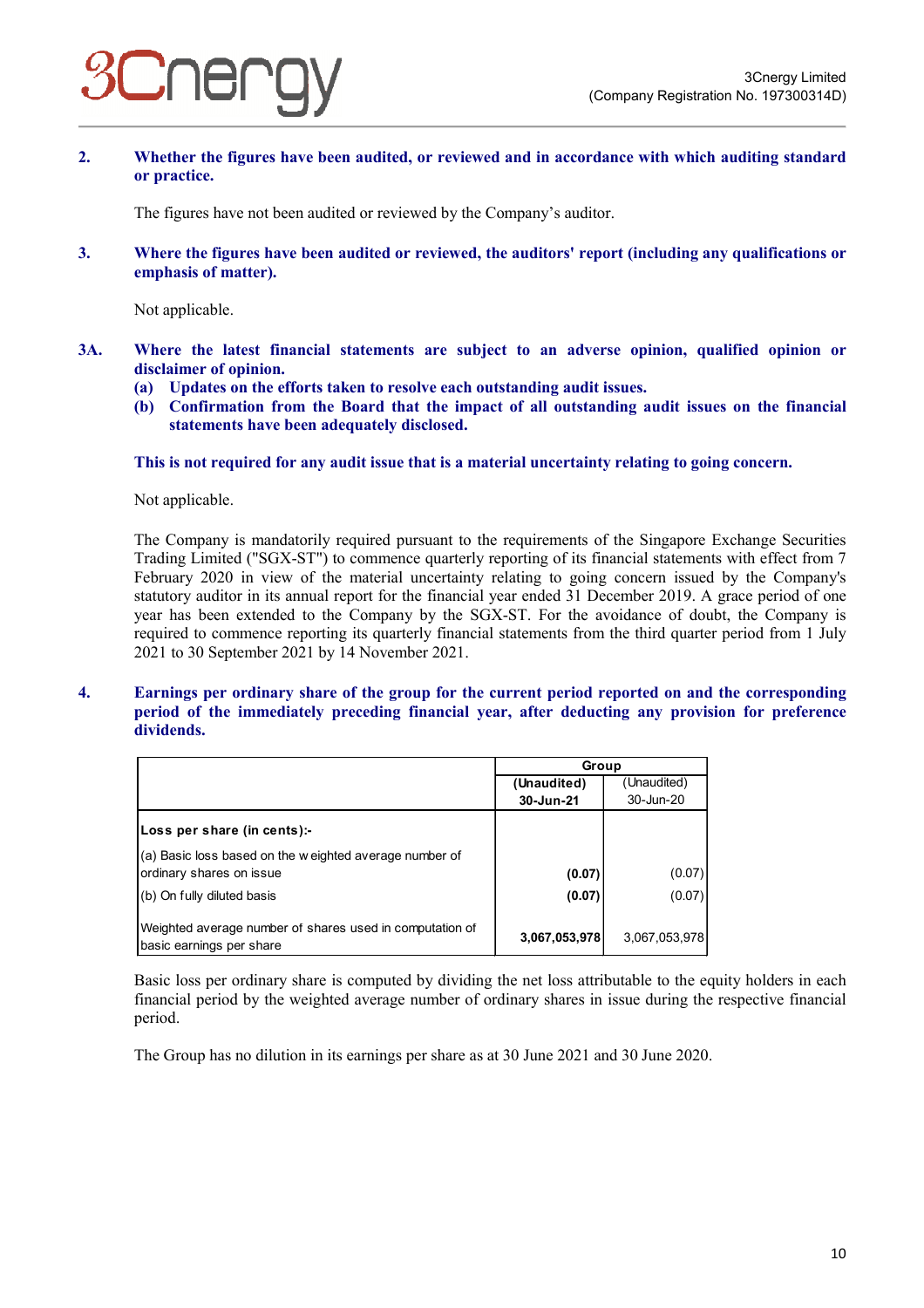**5. Net asset value (for the issuer and group) per ordinary share based on the total number of issued shares excluding treasury shares of the issuer at the end of the (a) current period reported on; and (b) immediately preceding financial year.** 

|                                             | Group         |               | Company       |               |
|---------------------------------------------|---------------|---------------|---------------|---------------|
|                                             | (Unaudited)   | (Audited)     | (Unaudited)   | (Audited)     |
|                                             | 30-Jun-21     | 31-Dec-20     | 30-Jun-21     | 31-Dec-20     |
| Net asset value ("NAV") per ordinary share  |               |               |               |               |
| based on issued share capital (in cents)    | 1.18          | 1.25          | 1.26          | 1.27          |
| Number of Issued shares (excluding treasury |               |               |               |               |
| shares)                                     | 3,067,053,978 | 3,067,053,978 | 3,067,053,978 | 3,067,053,978 |

The NAV per ordinary share for the Group and the Company as at 30 June 2021 and 31 December 2020 were calculated based on the respective NAV for the Group and the Company divided by the number of issued shares (excluding treasury shares) as at the respective balance sheet date.

**6. A review of the performance of the group, to the extent necessary for a reasonable understanding of the group's business. The review must discuss any significant factors that affected the turnover, costs, and earnings of the group for the current financial period reported on, including (where applicable) seasonal or cyclical factors. It must also discuss any material factors that affected the cash flow, working capital, assets or liabilities of the group during the current financial period reported on.** 

#### **INCOME STATEMENT**

#### **Overview**

The Group's loss, net of tax had decreased from S\$2.29 million in the six months financial period ended 30 June 2020 ("HY2020") to S\$2.11 million in the six months financial period ended 30 June 2021 ("HY2021") mainly due to decrease in general and administrative expenses and finance costs by S\$100,000 and \$180,000 respectively, which was being offset by the decrease in other operating income of S\$107,000.

#### **Revenue**

The Group's revenue is mainly derived from project management services rendered by Orientis Solutions Sdn Bhd ("OSSB") and it has decreased by approximately S\$27,000 or 26.2% from S\$103,000 in HY2020 to S\$76,000 in HY2021. The decrease was mainly due to lower revenue recognition attributable to stage of completion from a project management contract in HY2021 as compared to HY2020. OSSB provides architectural design, project financial feasibility assessment, engineering expertise and construction management services.

#### **Cost of services rendered**

Cost of services rendered has decreased by approximately S\$29,000 or 38.7% from S\$75,000 in HY2020 to S\$46,000 in HY2021. The decrease was mainly due to reduction in staff costs arising from staff costs allocation.

#### **Gross profit**

The Group's gross profit is consistent for both HY2021 and HY2020 at \$30,000 and \$28,000 respectively. The improvement in gross profit margin of 39% in HY2021 as compared to 27% in HY2020 is attributable to higher revenue contributed from property valuation services.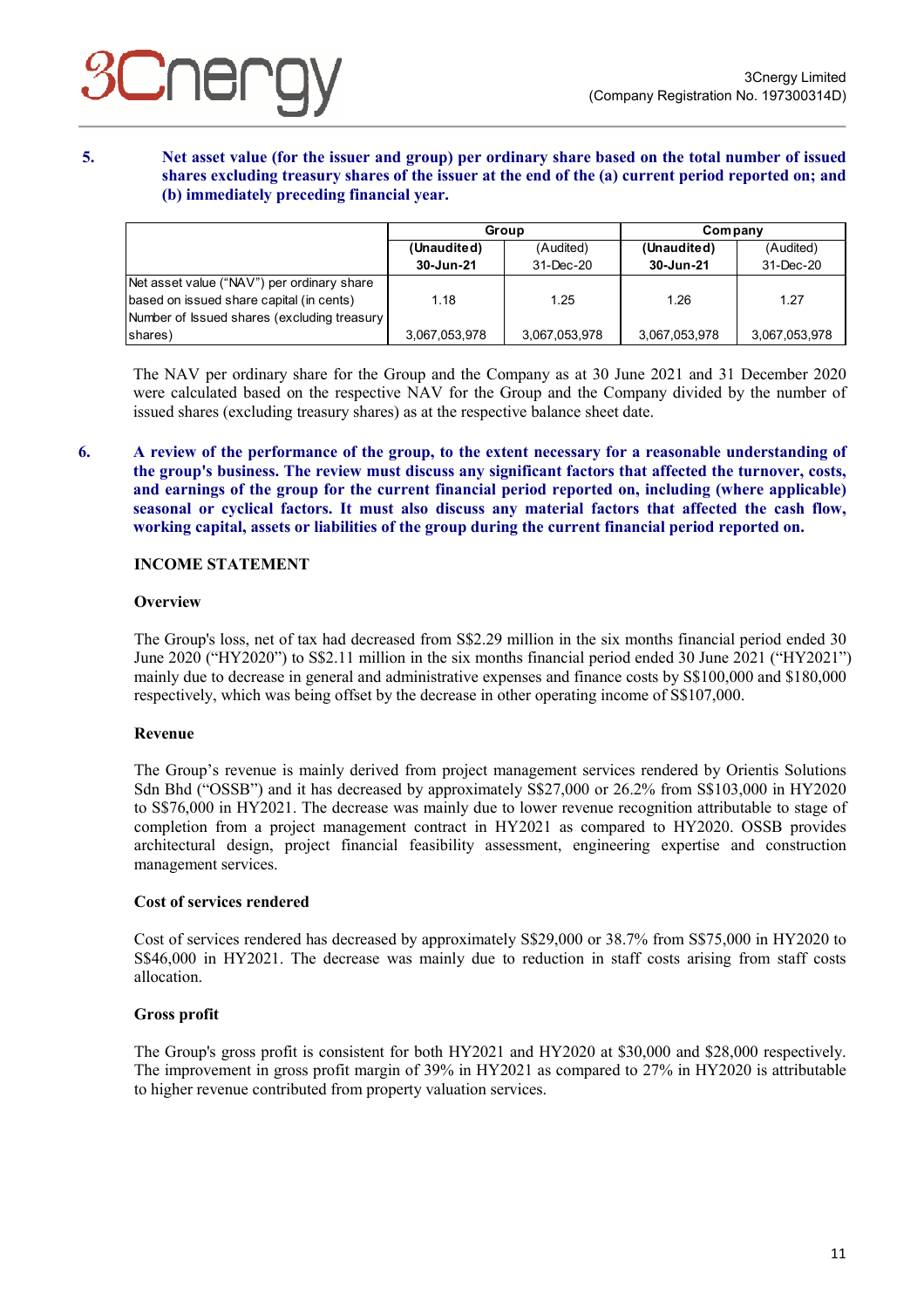#### **Other operating income**

Other operating income comprised mainly interest income and miscellaneous income. Other income has decreased by approximately S\$107,000 or 84.3% from S\$127,000 in HY2020 to S\$20,000 in HY2021. The decrease was mainly due to miscellaneous income of S\$104,000 that was attributable to the absence of the following in HY2021: (i) reversal of income tax in HY2020 and (ii) reversal of provisions relating to office reinstatement which are no longer required in HY2020.

#### **General and administrative expenses ("G&A Expenses")**

G&A Expenses comprised mainly salaries and related costs, professional fees, foreign exchange loss, annual listing expenses and land related costs. The G&A Expenses decreased by approximately S\$100,000 or 7.3% from S\$1.37 million in HY2020 to S\$1.27 million in HY2021 mainly due to decrease in land related costs, professional fees, staff costs, rental of premises related expenses, subscription fees by approximately S\$88,000, S\$60,000, S\$25,000, S\$24,000 and S\$9,000 respectively in HY2021 as compared to HY2020. The decrease in G&A Expenses was offset by the increase in foreign exchange loss of approximately S\$119,000 from S\$441,000 in HY2020 to approximately S\$560,000 recorded in HY2021 due to a weaker RM against SGD.

#### **Finance Costs**

Finance costs comprised mainly loan interest expense. Interest expense has decreased by approximately S\$0.18 million or 16.7% from S\$1.08 million in HY2020 to S\$0.90 million in HY2021 mainly due to a reduction in the loan principal amount payable and lower interest rates.

#### **BALANCE SHEET**

Land held for property development of S\$84.75 million as at 30 June 2021 relates to the land cost for the three parcels of undeveloped lands owned by 3C Marina. In the event that it is commercially viable to commence property development, land held for property development will be transferred to property development where the development activities can be completed within the Group's normal operating cycle. The decrease in land held for property development is due to weakening of exchange rate, RM against SGD used in translation as at closing date.

Other intangible assets decreased by approximately S\$34,000 from S\$68,000 as at 31 December 2020 to S\$34,000 as at 30 June 2021 due to amortisation of assets over the financial periods.

Cash and cash equivalents decreased by 21.9% amounted to approximately S\$0.45 million mainly due to payments made for loans interest and working capital purposes, offset by the drawdown of loan from Puteri Harbour Pte Ltd during the financial period.

Other payables and accruals increased by approximately S\$0.96 million from S\$2.59 million as at 31 December 2020 to S\$3.55 million as at 30 June 2021, mainly due to an increase in loan from Puteri Harbour Pte Ltd, a company owned by substantial shareholders of the Company.

Contract liabilities increased by S\$46,000 from S\$443,000 as at 31 December 2020 to S\$489,000 as at 30 June 2021. The increase was mainly due to the increase in progress billings recognised during the six-month period ended 30 June 2021 for OSSB.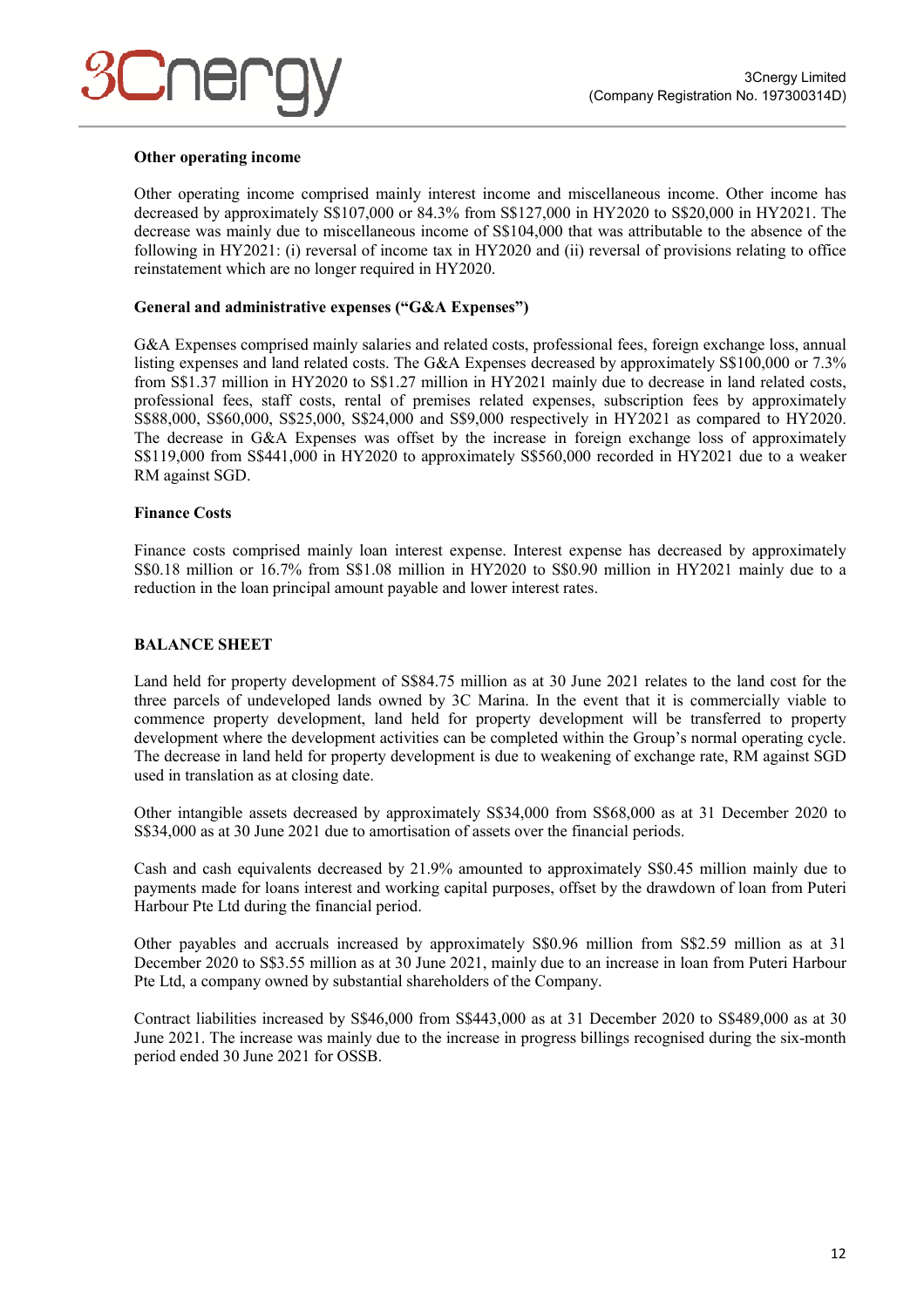The current and non-current bank borrowings of the Group amounted to S46.47 million and S\$47.30 million as at 30 June 2021 and 31 December 2020 respectively. The bank borrowings reduced by S\$0.83 million due to weakening of exchange rate, RM against SGD used in translation as at closing date.

The Group reported a negative working capital of S\$20.06 million as at 30 June 2021 as compared to S\$18.90 million as at 31 December 2020 due to increase in loan from Puteri Harbour Pte Ltd. Outstanding cash balance as at 30 June 2020 stood at approximately S\$1.67 million. The Board of Directors of the Company hereby confirm that to the best of its knowledge, the Group is able to meet its short term debt obligations when they fall due. The ability of the Group to continue as a going concern is dependent on its ability to continue to obtain support from bank and to receive continued financial support from its substantial shareholders of the Group to pay their debts as and when they fall due.

### **CASH FLOW STATEMENT**

Net cash used in operating activities in HY2020 was approximately S\$1.45 million, mainly due to an operating cash outflow of approximately S\$0.59 million before changes in working capital, interest paid of S\$0.76 million, and a decrease in payables of S\$0.15 million. This was partially offset by inflows from increase in contract liabilities of S\$45,000 during the financial period.

There were no cash flow generated from nor used in investing activities in HY2021.

Net cash generated from financing activities amounted to approximately S\$1 million in HY2021 mainly attributable to the inflows from the proceeds from shareholders loan of S\$1 million during the financial period.

The Group recorded a net decrease in cash and cash equivalents of approximately S\$0.45 million in HY2021.

#### **7. Where a forecast, or a prospect statement, has been previously disclosed to shareholders, any variance between it and the actual results.**

Not Applicable.

#### **8. A commentary at the date of the announcement of the significant trends and competitive conditions of the industry in which the group operates and any known factors or events that may affect the group in the next reporting period and the next 12 months.**

The COVID-19 pandemic has significantly impacted the economic sentiment globally including Malaysia. The property sector, especially in Johor, has contracted significantly in the past two years. This is now further compounded by the effects of a global economy slowdown prompted by the COVID-19 pandemic.

The Board is of the view that the adverse market conditions will persist, and it will not be commercially viable for the Group to proceed with the development of the CN Lands in the foreseeable future. Nonetheless, the bank borrowings ("Loan") remain outstanding and the Board will continue to explore options in extracting value from the CN Lands, including their disposal, so as to improve the Group's financial position.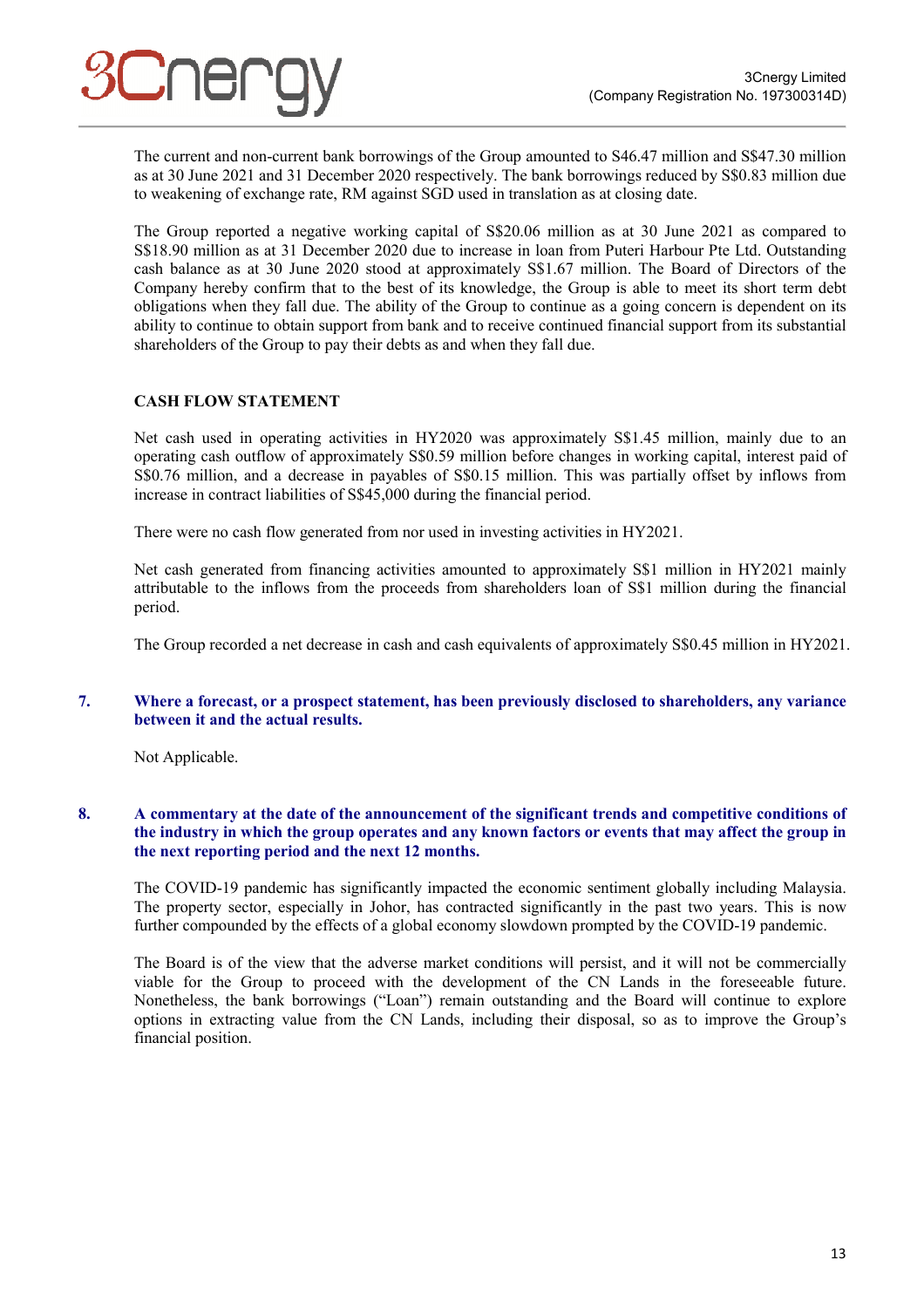### **9. Dividend**

#### **(a) Current Financial Period Reported On**

Any dividend declared for the current financial period reported on?

No.

#### **(b) Corresponding Period of the Immediately Preceding Financial Year**

Any dividend declared for the corresponding period of the immediately preceding financial year?

No.

#### **(c) Whether the dividend is before tax, net of tax or tax-exempt**

Not applicable.

#### **(d) Date payable**

Not applicable.

#### **(e) Books closure date**

Not applicable.

#### **10. If no dividend has been declared or recommended, a statement to that effect and the reason(s) for the decision.**

No dividend has been declared or recommended as there were no profits for HY2021.

#### **11. If the Group has obtained a general mandate from shareholders for Interested Person Transactions ("IPTs"), the aggregate value of such transactions as required under Rule 920(1)(a)(ii). If no IPT mandate has been obtained, a statement to that effect.**

The Group had obtained a general mandate from shareholders for IPT which was approved at the Company's annual general meeting on 27 April 2021.

| Name of Interested Person        | Aggregate value of all interested person<br>transactions during the financial year<br>under review (excluding transactions<br>less than S\$100,000 and transactions<br>conducted under Shareholders' general<br>mandate pursuant to Rule 920 of the<br><b>Catalist Rules)</b> | Aggregate value of all interested<br>person transactions conducted<br>under Shareholders' general<br>mandate pursuant to Rule 920 of<br>the Catalist Rules (excluding<br>transactions less than<br>S\$100,000) |
|----------------------------------|-------------------------------------------------------------------------------------------------------------------------------------------------------------------------------------------------------------------------------------------------------------------------------|----------------------------------------------------------------------------------------------------------------------------------------------------------------------------------------------------------------|
|                                  | S\$                                                                                                                                                                                                                                                                           | S\$                                                                                                                                                                                                            |
| Publiq Development Group Sdn Bhd |                                                                                                                                                                                                                                                                               |                                                                                                                                                                                                                |
| Project Consultancy Services &   |                                                                                                                                                                                                                                                                               | 97,632                                                                                                                                                                                                         |
| recovery of incidentals          |                                                                                                                                                                                                                                                                               |                                                                                                                                                                                                                |